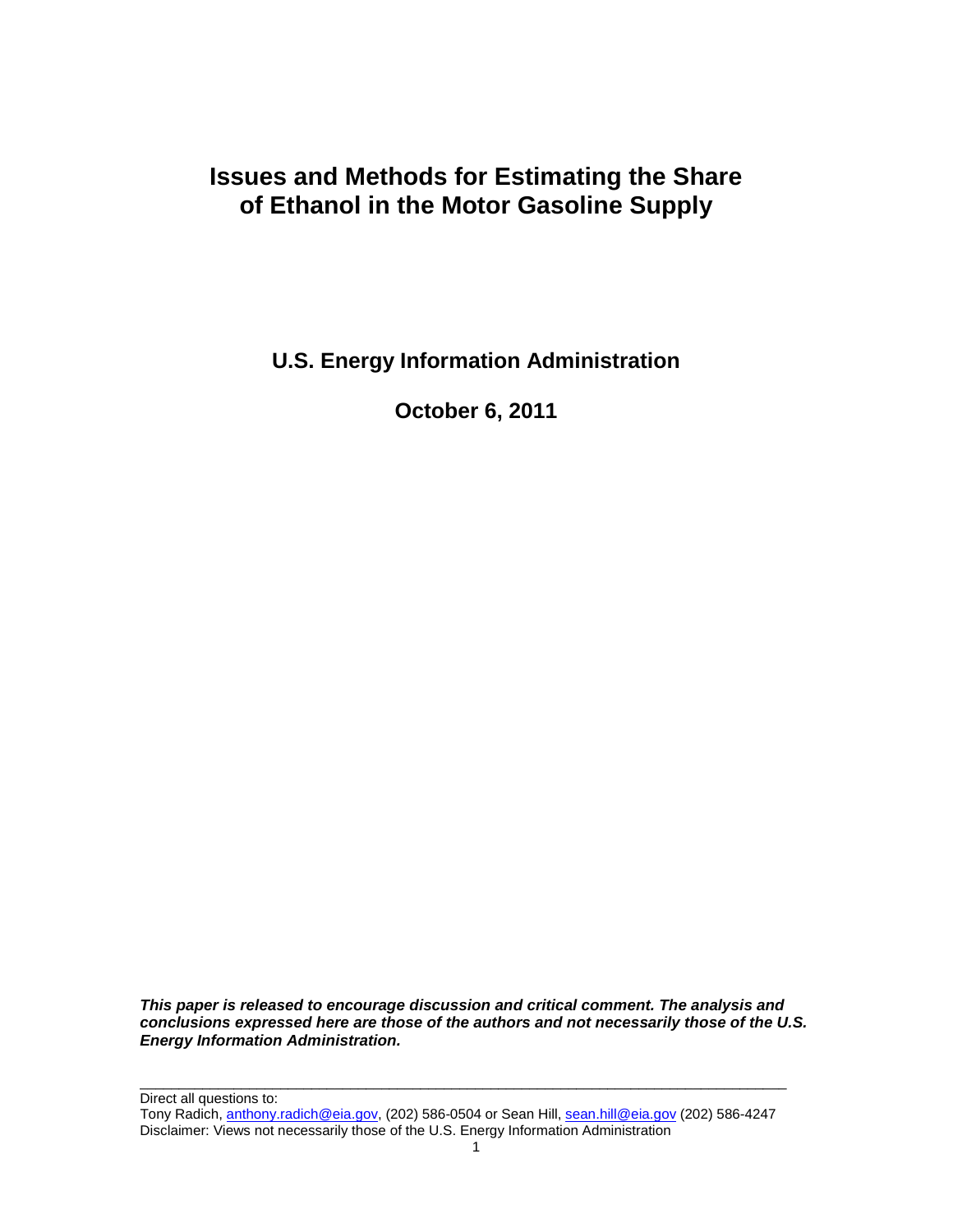#### **Abstract**

This paper describes publicly available fuel ethanol data and suggests methodologies to estimate the percentage of ethanol used in the United States gasoline supply. These methods, which use historical U.S. Energy Information Administration (EIA) survey data and information from other sources, involve calculations based on motor gasoline and ethanol production, net imports, and inputs into refineries and blenders.

#### **1. Introduction**

Ethanol is primarily used as a gasoline blending component in the United States. Gasolinepowered cars and light trucks manufactured for the U.S. market since the late 1970s are designed to use up to 10 volume percent ethanol (E10). In recent years, E10 has become the majority of U.S. gasoline consumption. The U.S. Environmental Protection Agency (EPA) recently approved the use gasoline with up to 15 volume percent ethanol (E15) for model-year-2001 and newer cars and light trucks, but much work remains until this formulation is widespread.<sup>[1](#page-1-0)</sup> Higher blends of ethanol such as E85 are currently available on a limited basis. These fuels can only be used in certain vehicles and require special pumps. Because of the outstanding issues that must be addressed to use fuels with more than 10 percent ethanol by volume, ethanol use at the level where every gallon of gasoline contains 10 percent ethanol is often referred to as the "blend wall".<sup>[2](#page-1-1)</sup>

In the 2010 *Petroleum Supply Annual*, EIA estimated finished motor gasoline product supplied<sup>[3](#page-1-2)</sup> of 3.28 billion barrels (138 billion gallons) in 2010 and ethanol inputs of 286 million barrels (12.0 billion gallons) in 2010. Ethanol production in 2010 was about 317 million barrels (13.3 billion gallons). Reported ethanol inputs were 8.7 percent of motor gasoline supplied, and ethanol production volume was 9.7 percent of motor gasoline supply volume. This level of consumption and production in relation to gasoline volume, coupled with expected ethanol production capacity of over 14 billion gallons in 2011, leads some analysts to believe that the ethanol blend wall has already been reached or will be during 2011.

The approaching saturation of the gasoline pool motivated the ethanol industry to seek approval for a mid-level blend exceeding 10 percent ethanol. Without a mid-level blend such as E15, incremental domestic ethanol production could only be exported or blended to E85, a blend of 70 to 85 volume percent ethanol and 30 to 15 volume percent gasoline. E85 is currently sold in very limited volumes due to infrastructure limitations on both the demand and supply sides. Flexiblefueled vehicles (FFV) are capable of using high-level ethanol blends such as E85. Special storage tanks and pumps are required for the retail sale of E85. In 2009 the EPA and the Department of Energy (DOE) began to test a sample of vehicle makes and models that are in widespread use. In October 2010, the EPA approved the use of E15 in cars and light trucks manufactured after 2006, and in January 2011 approved the use of E15 in cars and light trucks

Direct all questions to:

<span id="page-1-0"></span><sup>&</sup>lt;sup>1</sup> A sample of the issues to be addressed is the use of E15 in Reformulated Gasoline (RFG) markets, prevention of the use of E15 in older vehicles and all non-road equipment, resolution of potential liabilities if misfueling does occur, and<br>ensuring the safety of retail pumps with E15 instead of E10.

<span id="page-1-1"></span> $^2$  Ethanol is not blended to gasoline in pure form. It must be denatured, or made undrinkable, by the addition of other substances. In this paper "ethanol" will mean denatured ethanol which contains 2 to 5 gallons of other chemicals, typically naphtha-range material from petroleum or natural gas processing, for every 100 gallons of pure eth

<span id="page-1-2"></span>Products supplied approximately represents consumption of petroleum products because it measures the disappearance of these products from primary sources, i.e., refineries, natural gas-processing plants, blending plants, pipelines, and bulk terminals

Tony Radich[, anthony.radich@eia.gov,](mailto:anthony.radich@eia.gov) (202) 586-0504 or Sean Hill, [sean.hill@eia.gov](mailto:sean.hill@eia.gov) (202) 586-4247 Disclaimer: Views not necessarily those of the U.S. Energy Information Administration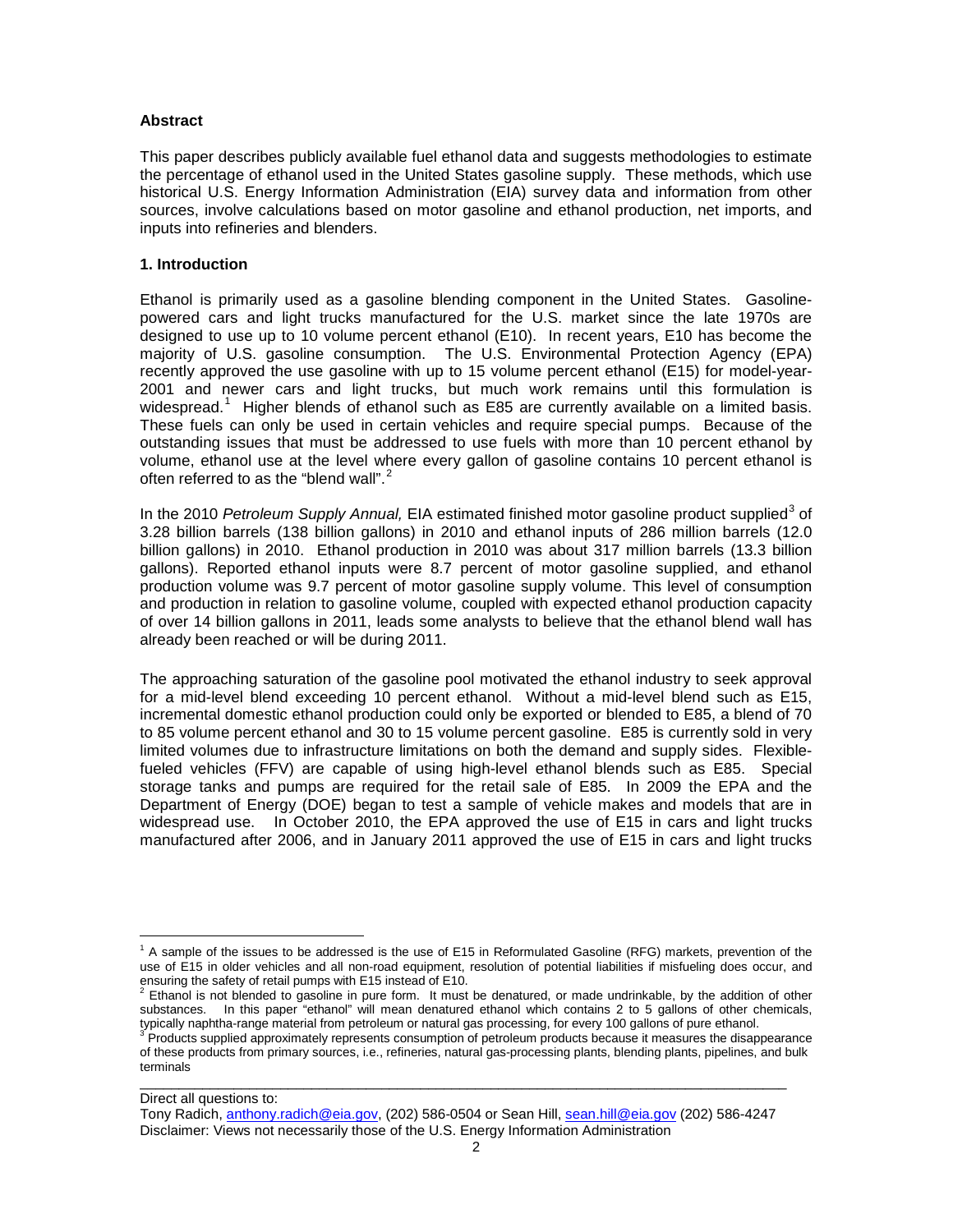manufactured between 2001 and 2006<sup>[4](#page-2-0)</sup>. Together, these vehicles are estimated to account for approximately 60 percent of vehicles being driven in the United States as of January 2011<sup>[5](#page-2-1)</sup>.

Many interested parties, including auto manufacturers, ethanol producers, petroleum refiners, and legislators, have been following calculations of the current fraction of ethanol in gasoline, typically using data from the Energy Information Administration (EIA). This methodology paper examines the existing sources of ethanol data and highlights the different issues with the calculation of the percentage ethanol blend in gasoline. The paper also recommends improved ethanol metrics for future development.

## **2. Description of Motor Gasoline and Ethanol Data Sources**

EIA currently publishes ethanol and motor gasoline data in the Monthly Energy Review (MER), the Petroleum Supply Monthly (PSM), and the Weekly Petroleum Status Report (WPSR). The surveys used to collect data for the MER and PSM are the EIA-810 "Monthly Refinery Report," EIA-812 "Monthly Product Pipeline Report", EIA-814 "Monthly Imports Report," EIA-815 "Monthly Bulk Terminal and Blender Report," EIA-817 "Monthly Tanker and Barge Movements Report, and EIA-819 "Monthly Oxygenates Report." The weekly surveys used to gather ethanol data are the EIA-800 "Weekly Refinery Report," EIA-802 "Weekly Product Pipeline Report", EIA-804 "Weekly Imports Report," EIA-805 "Weekly Bulk Terminal and Blender Report," and EIA-809 "Weekly Oxygenate Report." These surveys are filed by operators of relevant facilities within the 50 States and the District of Columbia, and, in certain cases, such as import data, U.S. territories such as Puerto Rico and the Virgin Islands. Motor gasoline and ethanol exports are reported on a monthly basis, but are not collected from EIA surveys. The export data are provided by the U.S. Bureau of the Census forms EM-522 and EM-594 as noted in Appendix B of the PSM.

The data are aggregated to the level of Petroleum Administration for Defense Districts (PADD) and to the national level as well.<sup>[6](#page-2-2)</sup> Survey forms and instructions can be found on the EIA website<sup>[7](#page-2-3)</sup>, while an explanation of sampling methods used on the weekly surveys and other survey and data estimations can be found in Appendix B of the WPSR $^8$  $^8$  and Appendix B $^9$  $^9$  of the PSM for the monthly surveys. Weekly data are collected to help monitor markets closer to real time. This survey data is limited in scope and represents companies' preliminary estimates before metered data is available in some cases. This analysis will be focusing on the monthly data series from the PSM as monthly data are more complete and have incorporated corrections to preliminary estimates and to any errors found in the weekly data.

EIA does not collect fuel ethanol export volumes but publishes data collected the U.S. Bureau of the Census. Census tracks less specific volumes of Ethyl Alcohol exports for non-food use, which is assumed to be primarily fuel ethanol. Using the two HS-10 harmonized tariff codes for Ethyl Alcohol exports for non-food use<sup>[10](#page-2-6)</sup>, the most current export figures can be retrieved through this database. A good summary for using this database and other sources is provided by the

df<br><sup>9</sup> Appendix B, PSM Explanatory Notes, Petroleum Supply Monthly,

Direct all questions to:

<span id="page-2-0"></span><sup>4</sup> Environmental Protection Agency, Office of Transportation and Air Quality, Fuels and Fuel Additives - E15: http://www.epa.gov/otaq/regs/fuels/additive/e15/

<sup>5</sup> "U.S. EPA approves E15 for 2001 and newer vehicles," American Coalition for Ethanol, January 21, 2011,

<span id="page-2-1"></span>http://www.ethanol.org/pdf/contentmgmt/EPA\_approves\_E15\_for\_0106\_vehicles\_1212011.pdf <sup>6</sup> PADD Region Map, http://www.eia.doe.gov/pub/oil\_gas/petroleum/analysis\_publications

<span id="page-2-2"></span><sup>/</sup>oil\_market\_basics/paddmap.htm

<span id="page-2-3"></span><sup>7&</sup>lt;br><sup>7</sup> Petroleum Survey Forms, http://www.eia.gov/oil\_gas/petroleum/survey\_forms/pet\_survey\_forms.html

<span id="page-2-4"></span><sup>8</sup> Appendix B, Explanatory Notes and Detailed Methods Report, Weekly Petroleum Status Report,

http://www.eia.doe.gov/pub/oil\_gas/petroleum/data\_publications/weekly\_petroleum\_status\_report/current/pdf/appendixb.p

<span id="page-2-5"></span>http://www.eia.doe.gov/pub/oil\_gas/petroleum/data\_publications/petroleum\_supply\_monthly/

<span id="page-2-6"></span>current/pdf/psmnotes.pdf <sup>10</sup> Harmonized 10 Digit Tariff Codes (HS-10) 2207200000 and 2207106000

Tony Radich[, anthony.radich@eia.gov,](mailto:anthony.radich@eia.gov) (202) 586-0504 or Sean Hill, [sean.hill@eia.gov](mailto:sean.hill@eia.gov) (202) 586-4247 Disclaimer: Views not necessarily those of the U.S. Energy Information Administration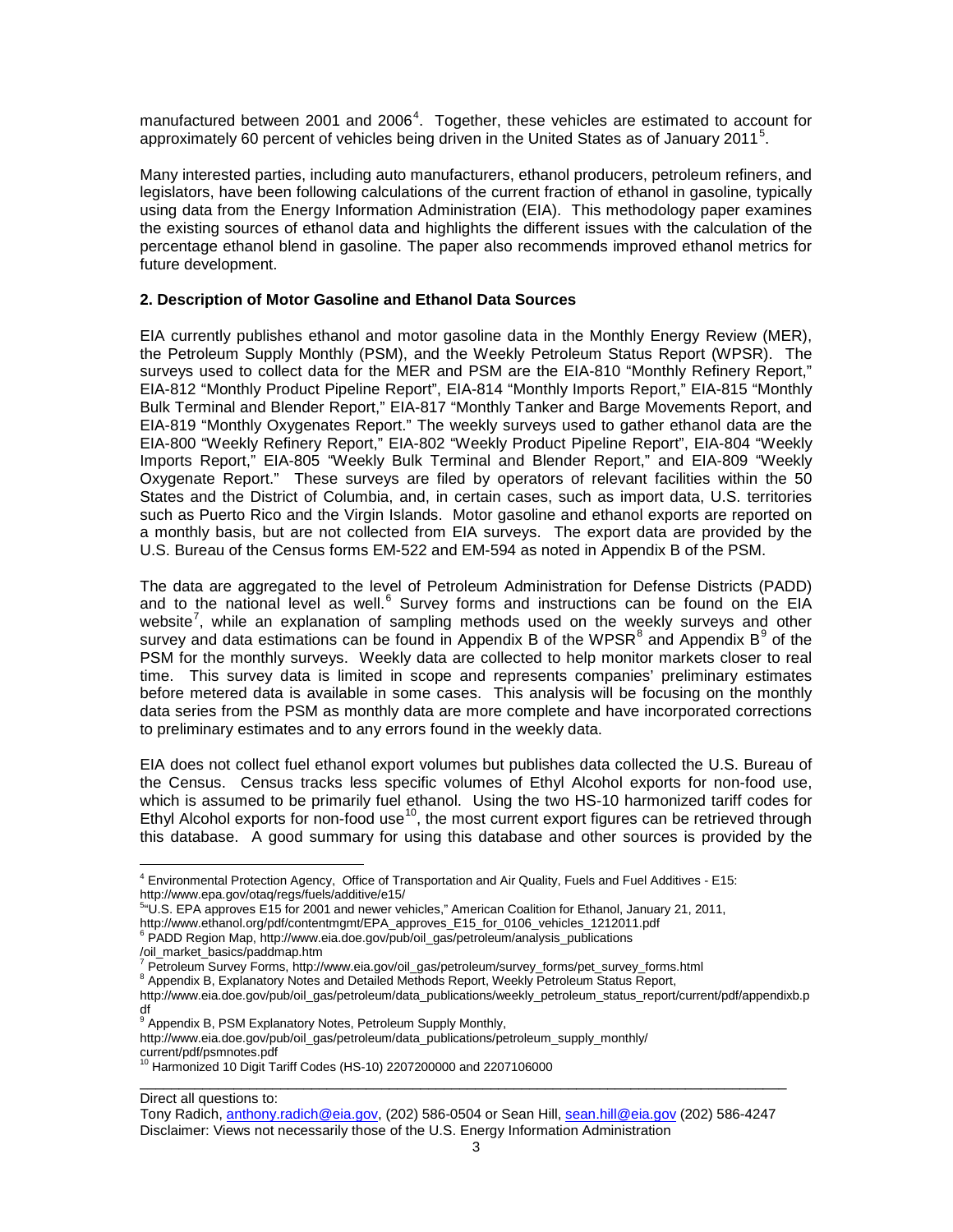USDA's Economic Research Service.<sup>[11](#page-3-0)</sup> This export data series was included in the EIA Petroleum Supply Monthly (PSM) ethanol supply and disposition for the first time in January 2011. This series will appear in future PSM data and is included in the revised 2010 data reported in the Petroleum Supply Annual (PSA).

# **3. Calculation of Ethanol Blending Volumes**

Finished motor gasoline data are broken out into Conventional and Reformulated categories. Total domestic deliveries of finished conventional, reformulated, or total motor gasoline ("product supplied") within a PADD are calculated as a balance between supply (net production, imports, and net receipts) and other disposition (stock change and exports):

## *Product Supplied = (Refinery and Blender Net Production + Imports + Net Receipts + Adjustments) - (Stock Change + Exports)*

A positive value for Stock Change denotes increasing motor gasoline stocks. Net Receipts are movements of motor gasoline between PADDs. A net inflow of gasoline is positive, and a net outflow of gasoline is negative. Since imports and exports have their own categories, net receipts are zero at the national level. The national formula for gasoline supply and disposition is otherwise identical to the regional equations.

Refinery and Blender Net Production is reported in more detail than the other items in the motor gasoline balance. Motor gasoline net production can be reported as Reformulated Blended with Fuel Ethanol, Other Reformulated, Conventional Blended with Fuel Ethanol, and Other Conventional. Starting in January 2010, Conventional Blended with Fuel Ethanol is further divided by ethanol content: 55 percent and lower and greater than 55 percent. We will utilize the reported ethanol-blended production in the next section.

Similarly, input of ethanol to the supply of liquid fuels is expected to equal the sum of production and imports less inventory accumulation and exports. In the ethanol balance, there is no term for product supplied, since all fuel ethanol is blended into motor gasoline or exported. This use is captured in Refinery and Blender Net Inputs.

However, several factors prevent total ethanol supply and disposition from balancing in the data that EIA collects. Some of these factors are timing of data reporting and incomplete coverage (e.g., small blenders and inventories held on rail cars). Therefore, an adjustment factor is used to balance supply and disposition. The adjustment is calculated as follows:

## *Ethanol Adjustments = (Stock Change + Exports + Refinery and Blender Net Inputs) - (Ethanol Plant Net Production + Imports)*

Historically, when ethanol use and fuel ethanol exports were small, tracking ethanol blending activity was a relatively low priority, and blender reporting was incomplete as a result. Since EIA data collection covered a greater fraction of ethanol suppliers, surveyed production typically exceeded surveyed disposition, and a negative adjustment was used to represent the missing blending.

Monthly data collection has become more complete since 2009, when the EIA-815 form was revised to collect data on all activity at petroleum product terminals, including ethanol inventory levels and blending. Response is required from all terminals within the U.S. with at least 50,000

Direct all questions to:

<span id="page-3-0"></span><sup>&</sup>lt;sup>11</sup> ERS USDA Briefing Room, Bioenergy: Biofuel, Biofuel Feedstock, and Coproduct Market Data, "Ethanol Imports and Exports," http://www.ers.usda.gov/briefing/bioenergy/biofueldata.htm#eth3

Tony Radich[, anthony.radich@eia.gov,](mailto:anthony.radich@eia.gov) (202) 586-0504 or Sean Hill, [sean.hill@eia.gov](mailto:sean.hill@eia.gov) (202) 586-4247 Disclaimer: Views not necessarily those of the U.S. Energy Information Administration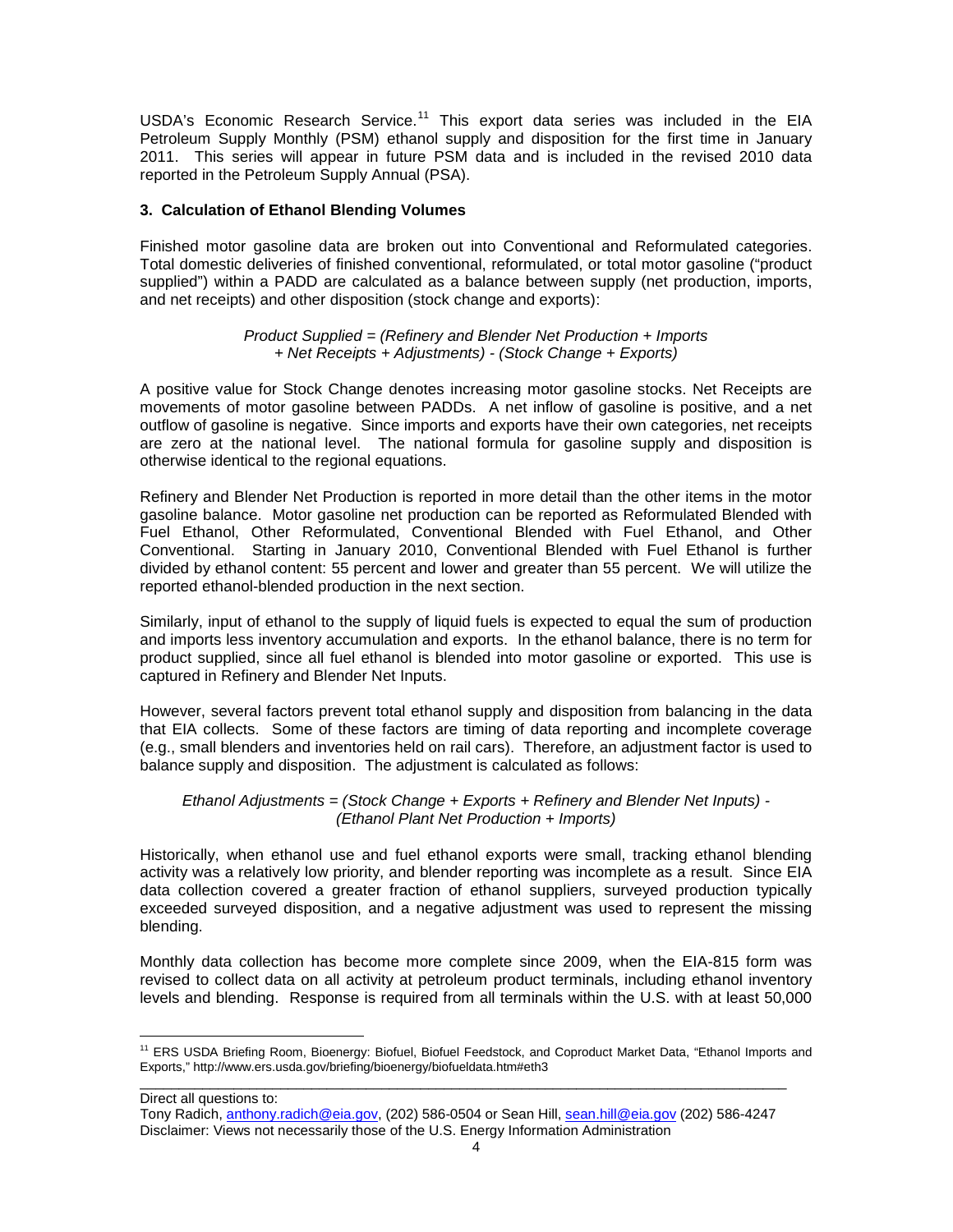barrels of storage capacity. The major missing data are inventory volumes in rail cars. As ethanol use has grown, the volume in rail cars at any time has increased. This affects the change in inventories used in the supply-disposition balance. But even if this data were collected, we would not expect a perfect balance, as timing of supply and disposition reporting varies and typical survey reporting and coverage errors add to the imbalance. Ethanol blending that occurs outside of the primary collection system would affect the balance as well.



The Adjustments term is the balancing item at the National level. The National value is allocated across PADDs based on the ratio of reported ethanol blending in each district divided by the amount reported for the entire United States. At the PADD level, a Net Receipts term serves as an additional balancing item. The supply and disposition of ethanol are represented at the PADD level as follows:

> *Ethanol Plant Net Production + Imports + Net Receipts + Adjustments = Stock Change + Exports + Refinery and Blender Net Inputs*

The Net Receipts term consists of implied net inflows of product via pipeline, tanker ship, barge, rail car or truck. EIA surveys product movement by water or pipeline but not by rail or truck. As with motor gasoline, the Net Receipts term disappears in the national version of the supply and disposition equation.

# **4. Methods for Calculating the Ethanol Blend Ratio**

Three methods for calculating an ethanol blend ratio are addressed in this section:

- 1. Total refinery and blender net inputs of ethanol compared with net production of gasoline blended with ethanol;
- 2. Ethanol consumption compared with total gasoline product supplied (implied gasoline consumption); and
- 3. Ethanol consumption compared with total gasoline product supplied plus exports, which considers the fact that some ethanol may be included in exported gasoline.

First, we begin by comparing refiner and blenders' net input of fuel ethanol to their production of gasoline-ethanol blends. Results are displayed in Table 1.

Direct all questions to:

Tony Radich[, anthony.radich@eia.gov,](mailto:anthony.radich@eia.gov) (202) 586-0504 or Sean Hill, [sean.hill@eia.gov](mailto:sean.hill@eia.gov) (202) 586-4247 Disclaimer: Views not necessarily those of the U.S. Energy Information Administration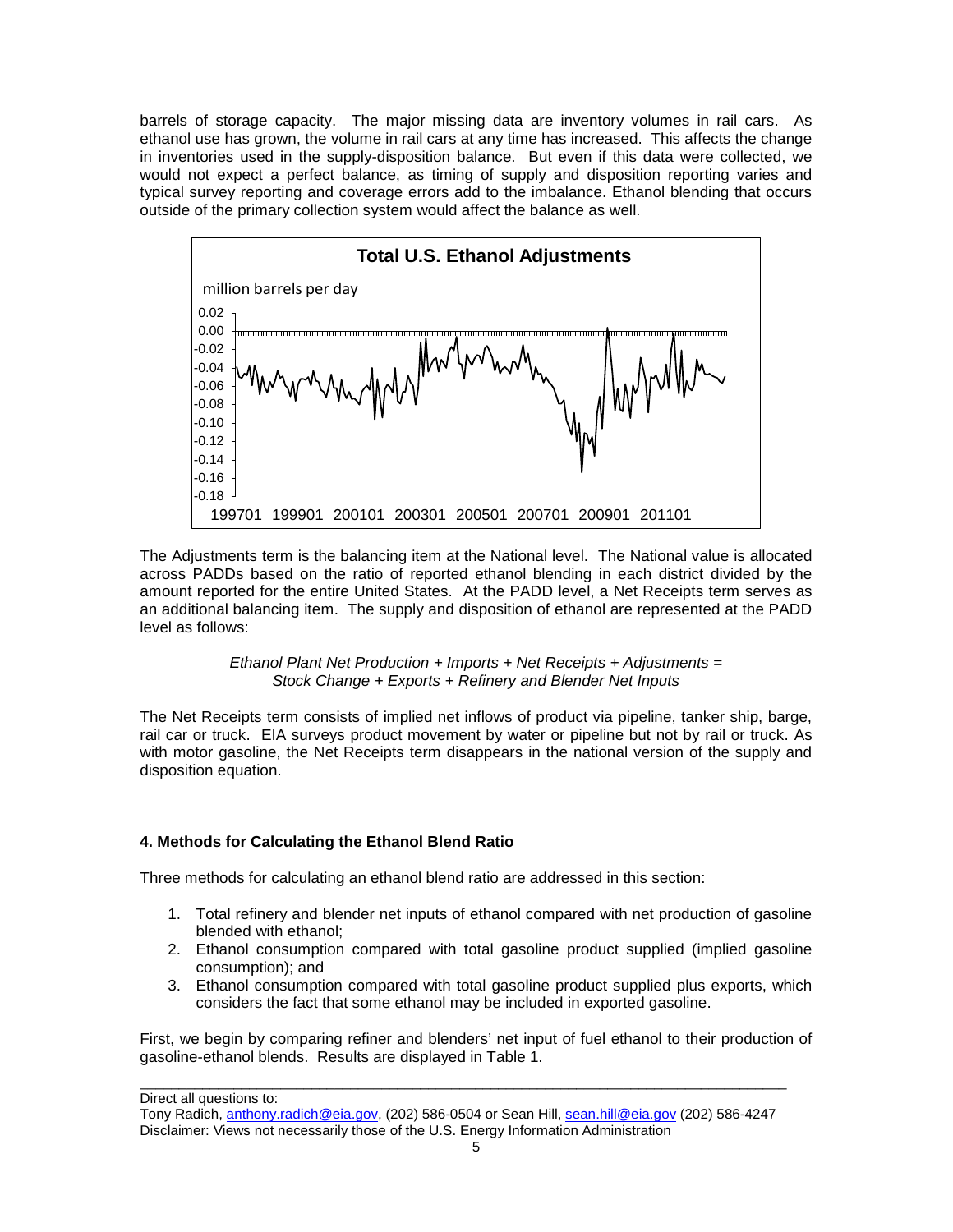| with Ethanol      |       |       |           |          |       |       |
|-------------------|-------|-------|-----------|----------|-------|-------|
|                   | March | June  | September | December | March | June  |
|                   | 2010  | 2010  | 2010      | 2010     | 2011  | 2011  |
| PADD 1            | 10.05 | 10.03 | 10.03     | 10.03    | 10.01 | 9.96  |
| PADD <sub>2</sub> | 10.07 | 10.08 | 10.09     | 10.07    | 10.12 | 10.09 |
| PADD <sub>3</sub> | 9.99  | 10.04 | 10.03     | 10.04    | 10.04 | 10.02 |
| PADD <sub>4</sub> | 9.97  | 9.96  | 10.14     | 10.19    | 10.13 | 10.16 |
| PADD <sub>5</sub> | 10.04 | 9.86  | 10.04     | 10.06    | 10.05 | 10.12 |
| U.S.              | 10.04 | 10.02 | 10.05     | 10.05    | 10.05 | 10.04 |

**Table 1: Net Input of Ethanol, Percent of Net Production of Gasoline Blended with Ethanol**

Sources: *Petroleum Supply Annual 2010 Volume 2*, Tables 15 and 16. *Petroleum Supply Monthly*, March 2011 through August 2011, Tables 1, 5, 9, 13, 17, and 21.

Table 1 indicates that in 2010, nearly every gallon of ethanol-blended gasoline contains 10 percent ethanol by volume. The volumes of ethanol-blended gasoline include some small volumes of blends with greater than 55 percent ethanol, which are likely E85 but are not specifically identified as such. This is one reason for averages slightly above 10 percent in some regions and months. Survey accuracy also contributes to such variations.

Second, we compared estimated ethanol consumption with total finished gasoline consumption. As noted previously, surveyed ethanol supply is usually greater than surveyed ethanol disposition. This paper assumes that the unrecorded blending activity is the main component of the ethanol adjustment. Ethanol consumption is estimated from supply and inventory data as:

#### *Ethanol Consumption = Ethanol Plant Net Production + Imports + Net Receipts - Stock Change – Exports*

Where *Net Receipts* = 0 at the National level.<sup>[12](#page-5-0)</sup>

Since we assume that some ethanol is blended into gasoline without being reported as a refiner or blender input, it follows that the gasoline that it is blended with will likely not be reported as ethanol-blended gasoline. Therefore, the comparison should not be restricted to reported production of ethanol-blended gasoline. We first compare ethanol consumption to the overall supply of finished gasoline by PADD and for the entire U.S. in Table 2.

Direct all questions to:

<span id="page-5-0"></span>\_\_\_\_\_\_\_\_\_\_\_\_\_\_\_\_\_\_\_\_\_\_\_\_\_\_\_\_\_\_\_\_\_\_\_\_\_\_\_\_\_\_\_\_\_\_\_\_\_\_\_\_\_\_\_\_\_\_\_\_\_\_\_\_\_\_\_\_\_\_\_\_\_\_\_\_\_\_\_\_\_\_\_  $12$  The national version of this calculation is published as "Ethanol Consumption" in Table 10.3 of the Monthly Energy Review. http://www.eia.gov/totalenergy/data/monthly/pdf/sec10\_7.pdf

Tony Radich[, anthony.radich@eia.gov,](mailto:anthony.radich@eia.gov) (202) 586-0504 or Sean Hill, [sean.hill@eia.gov](mailto:sean.hill@eia.gov) (202) 586-4247 Disclaimer: Views not necessarily those of the U.S. Energy Information Administration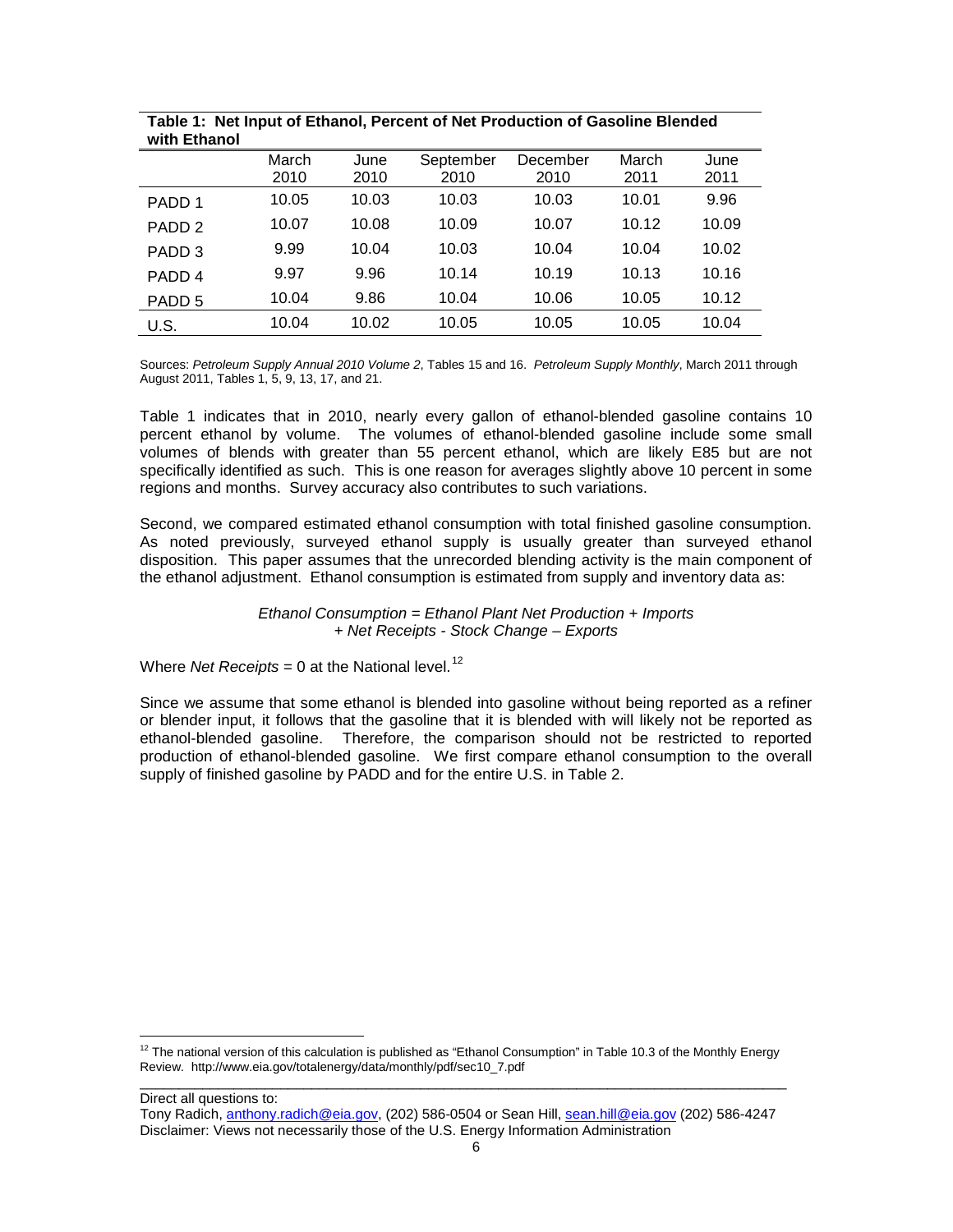| Table 2: Ethanol Consumption, Percent of Finished Gasoline Supplied |       |       |           |          |       |       |
|---------------------------------------------------------------------|-------|-------|-----------|----------|-------|-------|
|                                                                     | March | June  | September | December | March | June  |
|                                                                     | 2010  | 2010  | 2010      | 2010     | 2011  | 2011  |
| PADD 1                                                              | 9.52  | 10.21 | 9.78      | 10.3     | 9.63  | 10.54 |
| PADD <sub>2</sub>                                                   | 8.87  | 9.44  | 9.17      | 9.41     | 9.24  | 9.39  |
| PADD <sub>3</sub>                                                   | 7.79  | 8.78  | 8.83      | 9.01     | 9.08  | 9.64  |
| PADD <sub>4</sub>                                                   | 5.18  | 5.89  | 6.13      | 6.84     | 6.48  | 7.51  |
| PADD <sub>5</sub>                                                   | 9.71  | 9.52  | 9.12      | 10.44    | 10.14 | 10.59 |
| U.S.                                                                | 8.97  | 9.51  | 9.23      | 9.76     | 9.42  | 9.98  |

Sources: *Petroleum Supply Annual 2010,* Volume 2, Tables 1, 3, 5, 7, 9, and 11. *Petroleum Supply Monthly*, March 2011 through August 2011, Tables 1, 5, 9, 13, 17, and 21.

We see that as of March 2010, the implied concentration of ethanol in gasoline was well under 10 percent. A general upward trend is observed at the regional and national levels. By June 2011, ethanol consumption was very near 10 percent of gasoline supplied nationally. Ethanol consumption may exceed 10 percent of finished gasoline due to some high ethanol blends in the pool or due to some ethanol going into gasoline exports, which are not counted in Table 2.

The third method of calculation ethanol blend ratios considers the broadest measure of the pool of gasoline that is available for ethanol blending by including finished gasoline exports. Table 3 compares ethanol consumption with the sum of finished gasoline product supplied and exports. EIA does not track the inclusion of ethanol in gasoline that is destined for export. Any volumes of ethanol used in this way would count as finished gasoline exports, not ethanol exports. For this reason, it is appropriate to exclude ethanol exports from the numerator while including gasoline exports in the denominator.

| rapic J. Ethanol Oonsumption, I credit or I implied Oasomic Oupplied I lus<br><b>Exports</b> |       |       |           |          |       |       |
|----------------------------------------------------------------------------------------------|-------|-------|-----------|----------|-------|-------|
|                                                                                              | March | June  | September | December | March | June  |
|                                                                                              | 2010  | 2010  | 2010      | 2010     | 2011  | 2011  |
| PADD <sub>1</sub>                                                                            | 9.47  | 10.19 | 9.75      | 10.29    | 9.62  | 10.53 |
| PADD <sub>2</sub>                                                                            | 8.85  | 9.42  | 9.15      | 9.38     | 9.20  | 9.38  |
| PADD <sub>3</sub>                                                                            | 6.52  | 7.52  | 7.77      | 6.79     | 7.00  | 7.68  |
| PADD <sub>4</sub>                                                                            | 5.18  | 5.89  | 6.13      | 6.84     | 6.48  | 7.51  |
| PADD <sub>5</sub>                                                                            | 9.25  | 9.31  | 8.97      | 10.04    | 9.88  | 10.24 |
| U.S.                                                                                         | 8.62  | 9.23  | 9.01      | 9.22     | 8.98  | 9.56  |

**Table 3: Ethanol Consumption, Percent of Finished Gasoline Supplied Plus** 

Sources: *Petroleum Supply Annual 2010,* Volume 2, Tables 1, 3, 5, 7, 9, and 11. *Petroleum Supply Monthly*, March 2011 through August 2011, Tables 1, 5, 9, 13, 17, and 21.

The values in Table 2 and Table 3 for PADD 4 are identical, since gasoline exports from PADD 4 are rare and very small when they do happen. The changes in PADD 1 and 2 values from Table 2 to Table 3 are also small, since these regions are not major gasoline exporters. The inclusion of exports reduces the estimated ethanol fraction most for PADD 3, which includes the extensive Gulf Coast refinery system. As in Table 2, a general upward trend in the percentage of ethanol in finished motor gasoline is observed.

Direct all questions to:

Tony Radich[, anthony.radich@eia.gov,](mailto:anthony.radich@eia.gov) (202) 586-0504 or Sean Hill, [sean.hill@eia.gov](mailto:sean.hill@eia.gov) (202) 586-4247 Disclaimer: Views not necessarily those of the U.S. Energy Information Administration